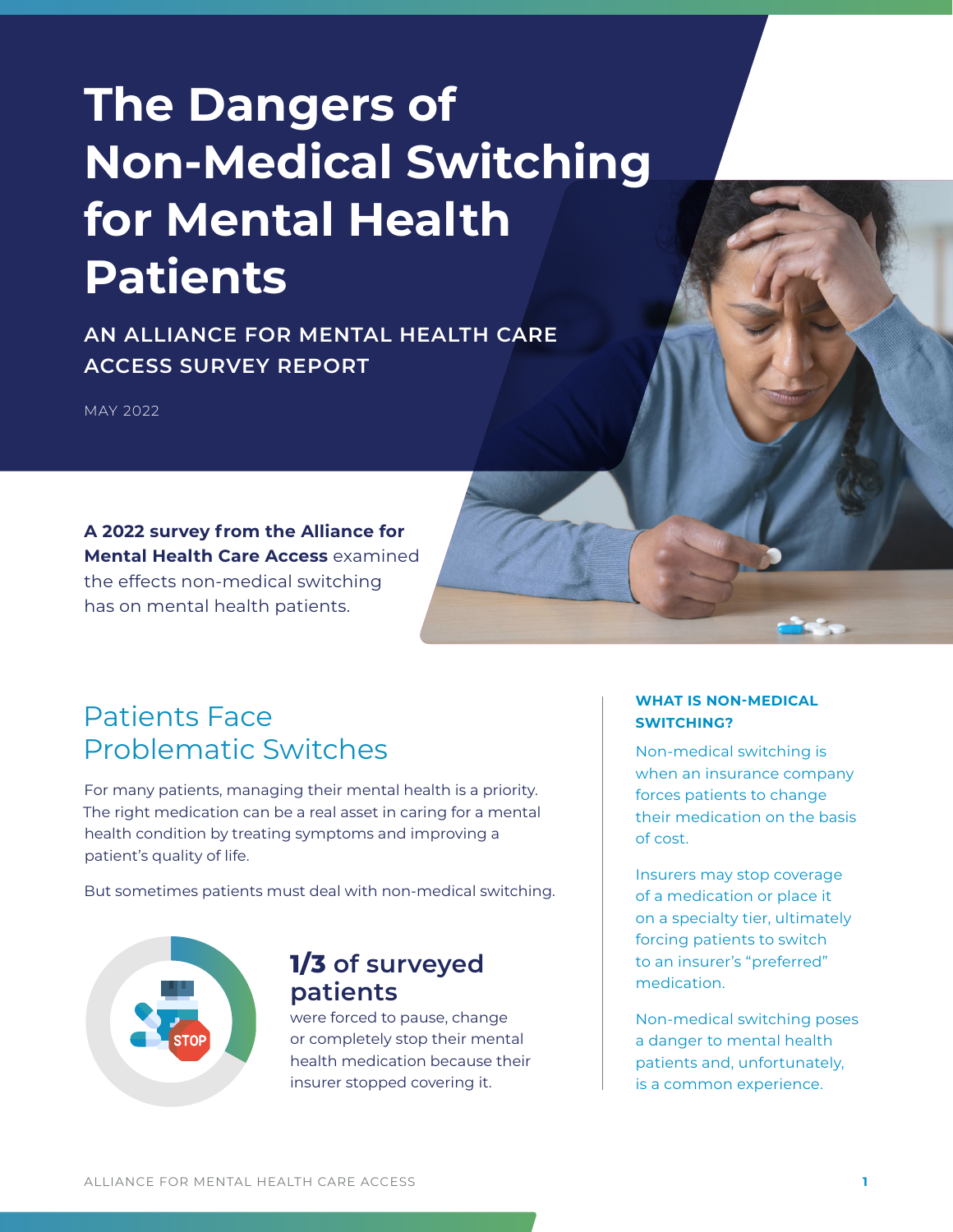## Patients Forced to Take Drastic Measures

Sometimes insurance companies will continue to cover a medication, but they will force patients to pay more of the cost. Survey respondents reported that they:



**Switched to a different medication**

## Insurer-Preferred Drugs Don't Necessarily Work

And when patients change medication for reasons other than a provider's advice, the next treatments don't necessarily work.

#### **More than 40% of patients**

**found that found that after switching medications, the next medication didn't work as well as their previous treatment.**

## Switching Causes Harmful Side Effects

For patients with mental health conditions, being forced to switch treatments can lead to harmful consequences.

When pausing, changing or stopping their medication, nearly three-fourths of mental health patients experienced side effects. Most commonly, patients felt:



## Switching Leads to Dire and Expensive **Consequences**

Without the right treatment, mental health may go unchecked and decline. Sometimes, the consequences of non-medical switching can be life-threatening.



#### **1/5 of patients**

**reported going to the hospital or emergency department because their insurer changed how medication was covered.**

Switching medication also leads to increased health care costs for patients. Surveyed patients reported they faced increased costs because of:







• **More health care visits**

• **More hospital visits**

**or school**